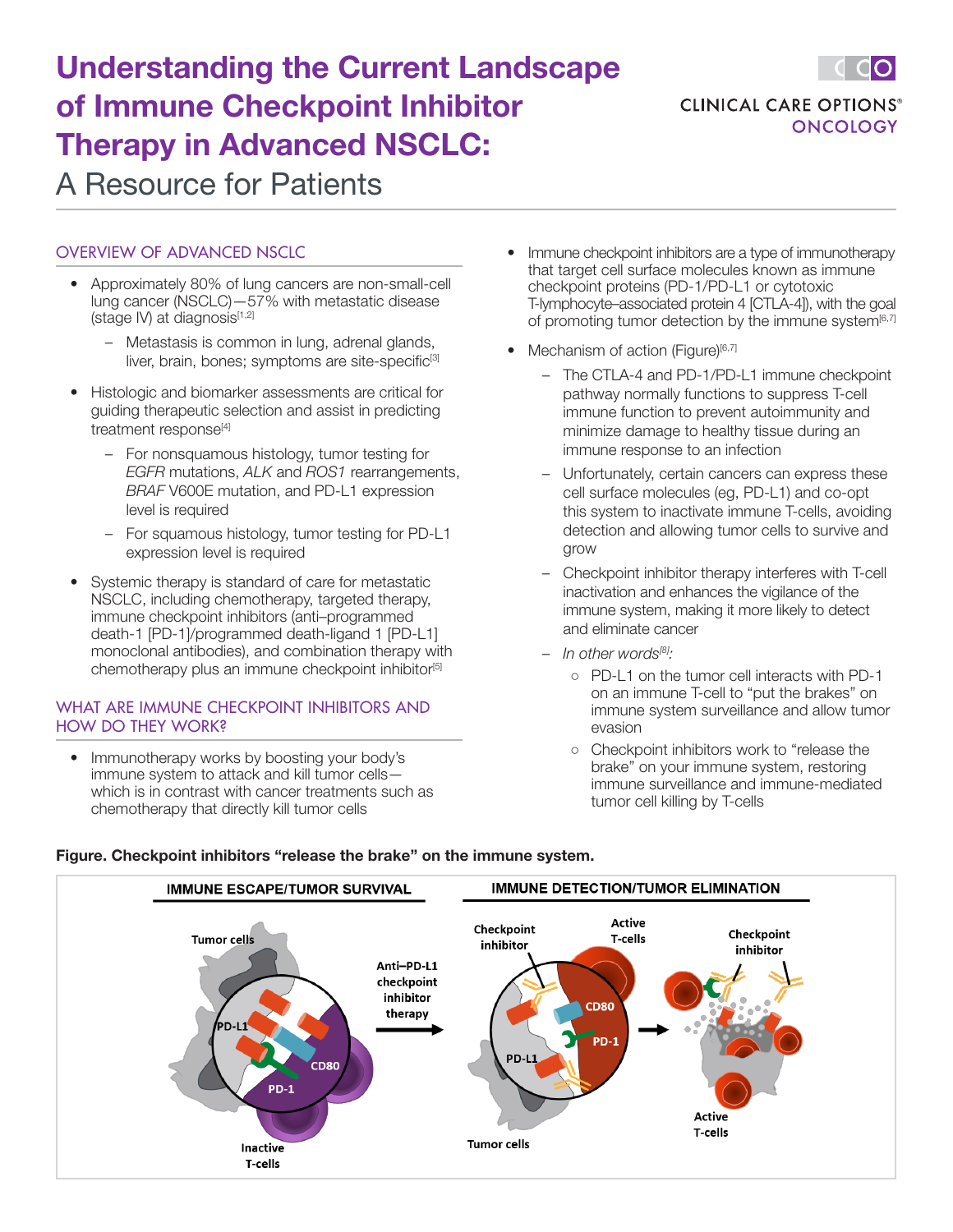# IMMUNE CHECKPOINT INHIBITORS APPROVED FOR ADVANCED NSCLC

- As of April 2019, there are 3 immune checkpoint inhibitors approved for advanced NSCLC: nivolumab,[9] pembrolizumab, [10] and atezolizumab<sup>[11]</sup> (Table 1)
	- First line: pembrolizumab monotherapy approved in some patients with advanced NSCLC; both pembrolizumab and atezolizumab approved in combination with chemotherapy for specific populations as defined in Table 1
	- Second line: all 3 agents approved as monotherapy in patients who have not received prior immunotherapy, pembrolizumab in patients with ≥1% tumor PD-L1 expression and nivolumab and atezolizumab for all patients regardless of tumor PD-L1 expression
- Requirement for PD-L1 biomarker testing and expression varies across approved indications (Table 1)<sup>[9-11]</sup>
	- Although testing positive for the PD-L1 biomarker is not a universal requirement to receive immune checkpoint inhibitor therapy, it has been associated with an increased chance of benefiting from these agents[12-19]
		- A negative test for the PD-L1 biomarker does not exclude potential for benefit
	- Approximately two thirds of patients with NSCLC have tumors with PD-L1 expression, approximately 40% with 1% to 49% PD-L1 expression, and approximately 30% with high (≥ 50%) PD-L1 expression<sup>[20-22]</sup>

# **Table 1. FDA-Approved Immune Checkpoint Inhibitors for Metastatic NSCLC (April 2019)[9-16,18,19,23,24]**

| Agent                                                                        | <b>Dosing</b><br><b>Guidelines</b>          | <b>Approved Indications</b><br>in Metastatic NSCLC                                                                                                                                                                                                                                                                                                                                                                                                                                                                                                                                                                                                                                                                                                                               | <b>Efficacy</b>                                                                                                                                                                                                                                     |
|------------------------------------------------------------------------------|---------------------------------------------|----------------------------------------------------------------------------------------------------------------------------------------------------------------------------------------------------------------------------------------------------------------------------------------------------------------------------------------------------------------------------------------------------------------------------------------------------------------------------------------------------------------------------------------------------------------------------------------------------------------------------------------------------------------------------------------------------------------------------------------------------------------------------------|-----------------------------------------------------------------------------------------------------------------------------------------------------------------------------------------------------------------------------------------------------|
| <b>Nivolumab</b><br>(PD-1-blocking<br>antibody <sup>[9,12,16,25]</sup>       | IV every<br>2 or 4 weeks<br>over 30 minutes | • Single-agent therapy, regardless of PD-L1 expression,<br>in patients with disease progression:<br>On or after platinum-based CT, or<br>On an FDA-approved therapy targeting an EGFR<br>mutation or ALK rearrangement                                                                                                                                                                                                                                                                                                                                                                                                                                                                                                                                                           | Compared with CT:<br>• Squamous[12,25]<br>RR: 20% vs 9%<br>$\qquad \qquad -$<br>1-year PFS: 21% vs 6%<br>1-year OS: 42% vs 24%<br>Nonsquamous[12,25]<br>$\bullet$<br>RR: 19% vs 12%<br>1-year PFS: 19% vs 8%<br>1-year OS: 51% vs 39%               |
| Pembrolizumab<br>(PD-1-blocking<br>antibody)[10,13,14,18,<br>19,26,27]       | IV every<br>3 weeks over<br>30 minutes      | • First-line single-agent therapy in patients with<br>PD-L1 tumor expression $\geq$ 50% and no <i>EGFR</i><br>or ALK aberrations<br>FDA indication recently expanded to include patients with<br>$PD-L1 \ge 1\%$ <sup>[10]</sup><br>However, the data supporting this indication are<br>controversial and suggest that the much greater benefit<br>of pembrolizumab in patients with high PD-L1 drives the<br>benefit in the broader population, and that<br>those with low PD-L1 are far less well served by<br>pembrolizumab monotherapy <sup>[39]</sup><br>For patients with low PD-L1, there is broad and strong<br>consensus among thoracic oncology specialists that<br>pembrolizumab monotherapy is an inferior choice com-<br>pared with pembrolizumab/CT in combination | Compared with CT:<br>• RR: 45% vs 28% <sup>[13]</sup><br>6-month PFS: 62% vs 50%[13]<br>1-year OS: 70% vs 55% <sup>[26,27]</sup>                                                                                                                    |
|                                                                              |                                             | • First-line therapy, regardless of PD-L1 expression,<br>in combination with:<br>Pemetrexed and platinum-based CT for<br>patients with nonsquamous NSCLC and<br>no EGFR or ALK aberrations<br>Carboplatin plus paclitaxel or nab-paclitaxel<br>for patients with squamous NSCLC                                                                                                                                                                                                                                                                                                                                                                                                                                                                                                  | Compared with CT in nonsquamous <sup>[19]</sup> :<br>• RR: 48% vs 19%<br>1-year PFS: 34% vs 17%<br>$\bullet$<br>1-year OS: 69% vs 49%<br>Compared with CT in squamous <sup>[18]</sup> :<br>• RR: 58% vs 38%<br>1-year OS: 65% vs 48%                |
|                                                                              |                                             | • Single-agent therapy in patients with PD-L1 tumor expression<br>$\geq$ 1% and progression:<br>On or after platinum-based CT, or<br>On an FDA-approved therapy targeting an EGFR<br>$\overline{\phantom{0}}$<br>mutation or ALK rearrangement                                                                                                                                                                                                                                                                                                                                                                                                                                                                                                                                   | Compared with CT <sup>[14]</sup> :<br>• RR: 18% vs 9%<br>1-year OS: 43% vs 35%                                                                                                                                                                      |
| <b>Atezolizumab</b><br>(PD-L1-blocking<br>antibody) <sup>[11,15,23,24]</sup> | IV every<br>3 weeks<br>over 1 hour          | • First-line therapy for nonsquamous NSCLC, regardless<br>of PD-L1 expression and in the absence of EGFR or ALK<br>aberrations, in combination with:<br>Bevacizumab, paclitaxel, and carboplatin<br>Carboplatin and nab-paclitaxel                                                                                                                                                                                                                                                                                                                                                                                                                                                                                                                                               | Compared with bevacizumab + $CT^{23,24}$ .<br>• RR: 56% vs 41%<br>1-year PFS: 38% vs 20%<br>$\bullet$<br>1-year OS: 67% vs 61%<br>$\bullet$<br>Compared with CT:<br>• RR: 49.2% vs 31.9%<br>1-year PFS: 28.9% vs 14.2%<br>1-year OS: 39.3% vs 29.9% |
|                                                                              |                                             | • Single-agent therapy, regardless of PD-L1 expression,<br>in patients with disease progression:<br>- On or after platinum-based CT, or<br>On an FDA-approved therapy targeting an EGFR<br>mutation or ALK rearrangement                                                                                                                                                                                                                                                                                                                                                                                                                                                                                                                                                         | Compared with CT <sup>15]</sup> :<br>• RR: 14% vs 13%<br>• 1-year OS: 55% vs 41%                                                                                                                                                                    |

*CT, chemotherapy; PFS, progression-free survival; RR, response rate; OS, overall survival.*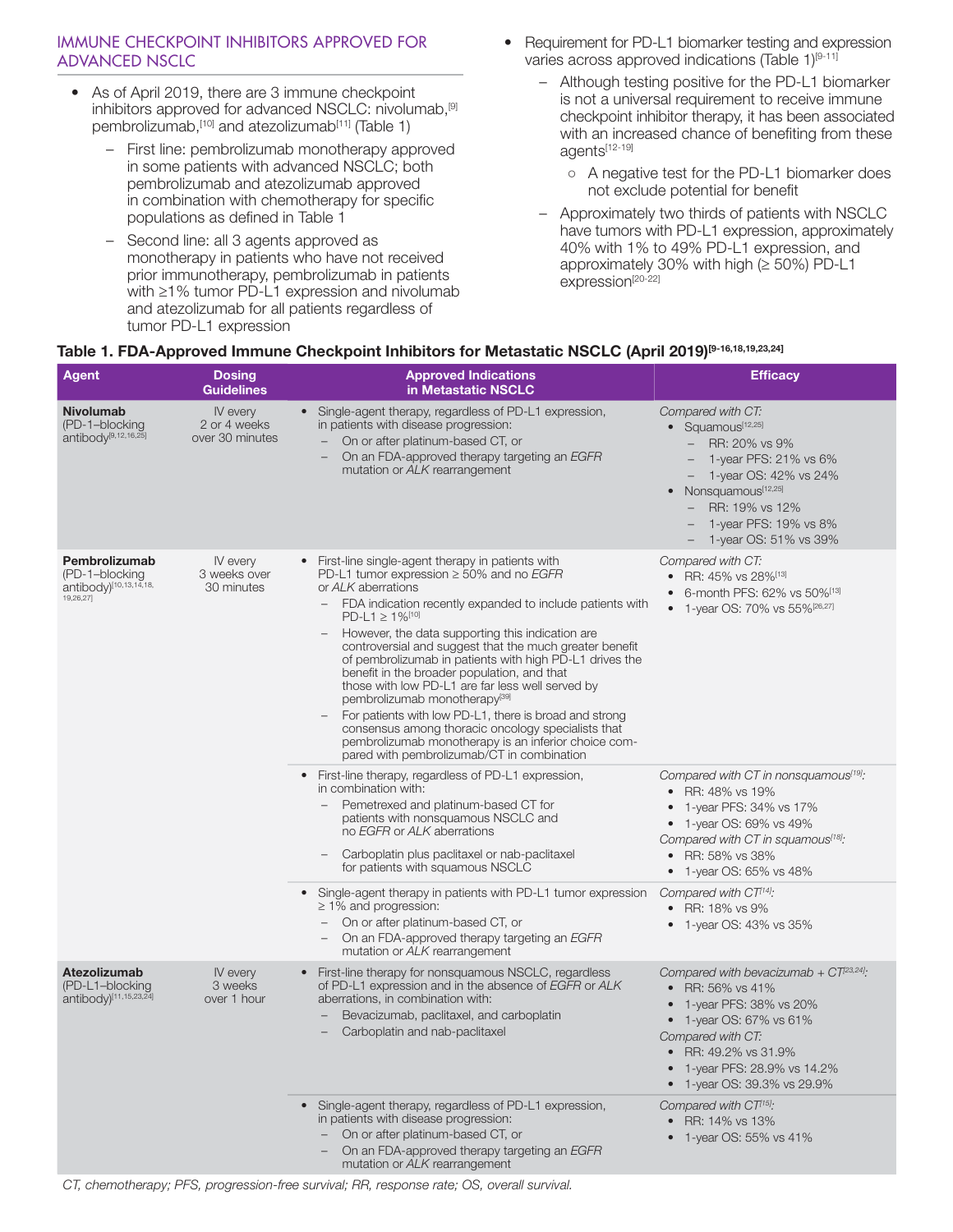- Other immune checkpoint inhibitors, immune checkpoint inhibitor combinations, and biomarkers of response are currently being investigated in late-phase clinical trials for first-line treatment of NSCLC
	- Nivolumab plus ipilimumab (CTLA-4–blocking antibody)<sup>[28-30]</sup>
		- Tumor mutational burden (TMB), an emerging biomarker of response to immune checkpoint inhibition,[31] was associated with improved response and PFS with nivolumab plus ipilimumab in patients with newly diagnosed NSCLC (TMB cutoff: ≥ 10 mutations/Mb of DNA)<sup>[29,30]</sup>
	- Durvalumab (PD-L1–blocking antibody) plus tremelimumab (CTLA-4-blocking antibody)<sup>[32]</sup>
	- Avelumab (PD-L1-blocking antibody)[33]

# WHAT TO EXPECT WHILE RECEIVING AN IMMUNE CHECKPOINT INHIBITOR

# **Patient Monitoring During Treatment**

- With each new treatment cycle:
	- Clinic visit with oncology care team
	- Labs: comprehensive metabolic panel, complete blood count, thyroid-stimulating hormone, other tests based on patient symptoms
	- Disease-directed imaging of chest with or without abdomen/pelvis

# PATIENT CHECKLIST: WHEN TO CALL YOUR DOCTOR

# **Immune-Related Side Effects and Their Management<sup>[34]</sup>**

- It is important to talk to your healthcare team about potential immune-related toxicities associated with immune checkpoint inhibitor therapy, as a key factor in their successful management is early recognition and treatment
	- Ask your healthcare team for detailed information on potential side effects of immune checkpoint inhibition
		- Most are manageable when recognized and treated promptly
		- Potentially life-threatening toxicities may occur but are rare
	- It is important to consider any side effect as possibly related to your immunotherapy and notify your doctor immediately
		- Ask your doctor for detailed instructions for when and how to contact your healthcare team
		- See checklist below
		- Immunotherapy wallet card is also available from Oncology Nursing Society
- Management is generally based on severity of symptoms
	- **Mild (grade 1):** supportive care administered and drug withheld (optional)
	- **Moderate (grade 2):** drug withheld, restarting can be considered if toxicity resolves to grade  $\leq 1$ ; low-dose corticosteroids typically administered
	- **Severe (grade 3/4):** drug discontinued; high-dose corticosteroids administered with taper over  $\geq$  1 month once toxicity resolves to grade  $\leq$  1

*Call your healthcare provider if you are experiencing any of the following symptoms[9-11]:*

#### **Lung inflammation (pneumonitis)**

- $\Box$  New or worsening cough
- $\Box$  Chest pain
- □ Shortness of breath

# **Intestinal inflammation (colitis)**

- $\Box$  Diarrhea or excessive number of bowel movements
- $\Box$  Blood or mucus in your stools or dark, tarry, sticky stools
- $\Box$  Abdominal pain or tenderness

# **Liver problems (hepatitis)**

- $\Box$  Yellowing of skin or whites of your eyes
- $\Box$  Dark urine (tea colored)
- $\Box$  Nausea or vomiting
- $\Box$  Pain on the right side of your abdomen
- $\Box$  Bleeding or bruising more easily than normal

# **Skin reactions**

- $\Box$  Skin rash, with or without itching
- $\Box$  Sores in your mouth
- $\Box$  Blistered or peeling skin
- □ Itching

# **Nerve problems**

- $\Box$  Unusual weakness of legs, arms, or face
- $\Box$  Numbness or tingling in hands or feet

# **Eye inflammation**

- $\Box$  Blurry vision, double vision, or other vision problem
- $\Box$  Eye pain or redness

#### **Kidney inflammation or failure**

- $\Box$  Decrease in volume of urine
- $\Box$  Blood in urine
- □ Swollen ankles
- $\Box$  Loss of appetite

# **Pituitary gland inflammation (hypophysitis)**

- $\Box$  Persistent or unusual headache
- $\Box$  Extreme weakness
- □ Dizziness
- $\Box$  Fainting
- $\Box$  Vision changes
- □ Nausea
- □ Vomiting
- $\square$  Severe fatigue

#### **Thyroid problems**

- $\Box$  Hyperthyroidism (fatigue, hand tremors, mood swings, rapid heartbeat)
- $\Box$  Hypothyroidism (changes in menstrual cycle, constipation, depression, dry hair/hair loss, fatigue)

# **Other problems**

- $\Box$  Severe or persistent muscle or joint pains
- $\Box$  Severe muscle weakness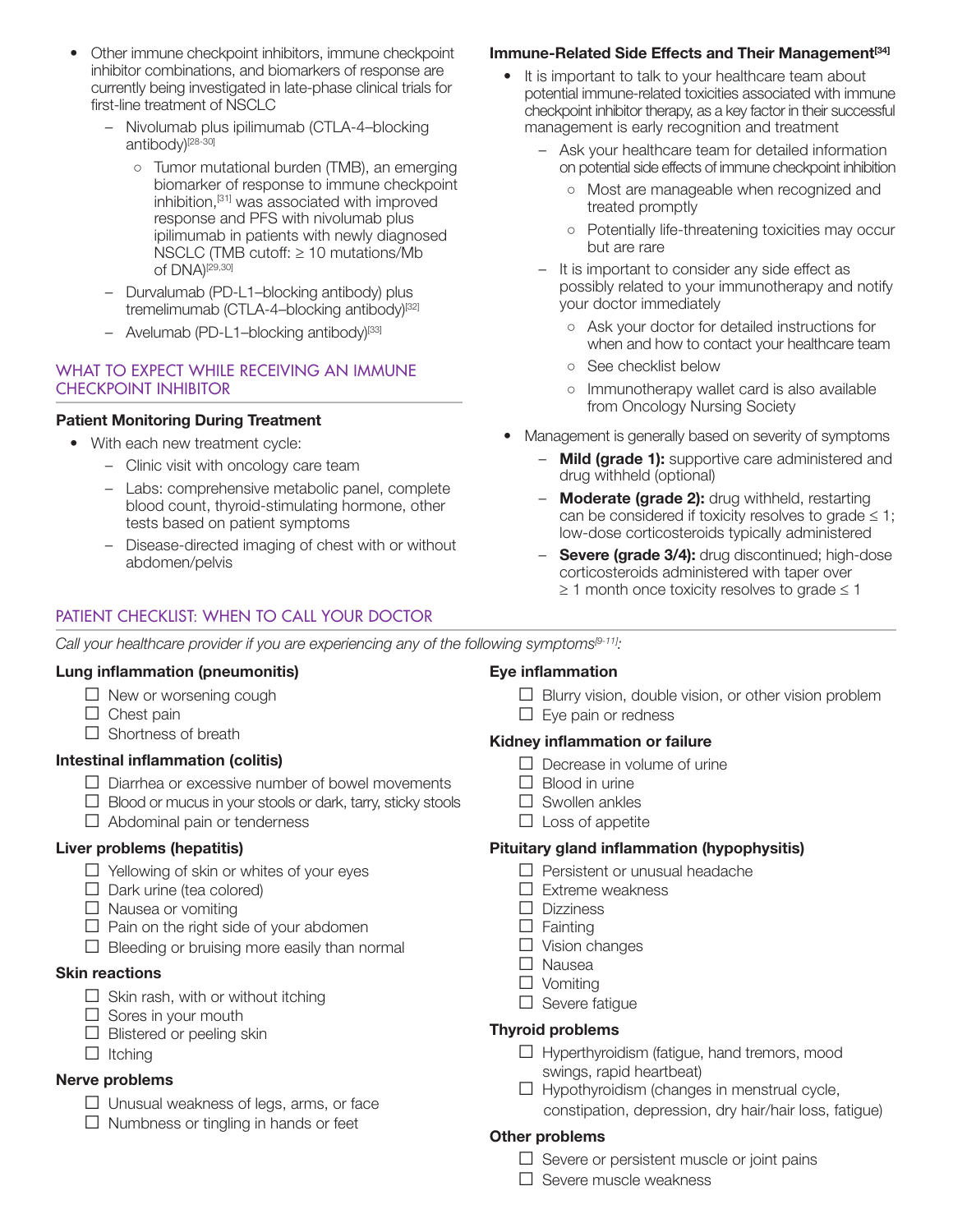**For more information about your disease and treatment options, please go to**

# **clinicaloptions.com/PatientLungTool**

Answer a series of multiple choice questions about your cancer and find out what treatment options 5 lung cancer experts would choose.

| <b>Expert Insights for Advanced NSCLC</b>                            |                                                                                                                                                                         |  |  |
|----------------------------------------------------------------------|-------------------------------------------------------------------------------------------------------------------------------------------------------------------------|--|--|
| <b>Enter Patient Details</b>                                         | <b>Your Patient Case</b>                                                                                                                                                |  |  |
| What is the stage of your disease? Stage fif (metastatic) [Change]   | What is the stage of your disease? Stage M (metastatic)<br>Have you received previous therapy for advanced disease? No<br>What Hatology is your tumor? Squarrous        |  |  |
| Have you received previous therapy for advanced disease? No (Change) | What is your age? = 75 years (75 or younger)<br>What is your EDDG performance status? 0.1<br>What PD-L1 expression level did your turnor bloosy show? 1% to 49%         |  |  |
| What histology is your tumor? Squarrous (Change)                     | What is your primary goal of therapy? Remission and/or prolonged survival without cancer progression<br>What therapy are you and your oncologist considering? Uncertain |  |  |
| What is your age? ()<br>s 75 years (75 or your pir)                  | Recommendations                                                                                                                                                         |  |  |
| > 75 years (older than 75)                                           | <b>Therapy Choice</b>                                                                                                                                                   |  |  |
| What is your EDDG performance status?                                | Carboplatin/nab-pacifized + pembrolizumab<br>Expert 1                                                                                                                   |  |  |
| 0.1<br>12                                                            | Carboplatin/nab-pacitzael + pembrolizumab<br>Expert 2                                                                                                                   |  |  |
|                                                                      | Carboolatin/pacifized+ pembrolizumab<br>Expert 3                                                                                                                        |  |  |
| What PD-L1 expression level did your tempr bicosy show? (i)          | Carboplatin/nab-pacitazel + pembrolizumab<br>Expert 4                                                                                                                   |  |  |
| $2.50\%$<br>115.50.40%                                               | Carboplatin/pacifisosi + pembrolizumab<br>Expert 5                                                                                                                      |  |  |
| 14.1%                                                                |                                                                                                                                                                         |  |  |

## OVERVIEW OF SHARED DECISION MAKING AND A PATIENT'S ROLE IN TREATMENT DECISIONS

### **What Is Shared Decision Making (SDM)?**

SDM is a process in which patients and their caregiver(s) are involved as active partners with their healthcare provider in clarifying acceptable medical options and choosing a preferred course of clinical care.[35] SDM is especially appropriate in settings where there are several competing "right" treatment options; for example, immunotherapy alone vs chemotherapy plus immunotherapy are both options for patients with advanced NSCLC and high PD-L1 expression.

# **6 Steps in Implementing SDM in Oncology[35]**

- 1. Patient and caregiver(s) invited by oncologist to participate in choosing optimal therapy.
- 2. Available treatment options presented to patient and caregiver(s) by oncologist.
- 3. Information on benefits and risks based on current medical evidence presented by oncologist with ample time for questions to ensure patient and caregiver understanding.
- 4. With the help of their oncologist, patient and caregiver(s) evaluate options based on their personal preferences, values, issues, and concerns.
- 5. Oncologist facilitates deliberation and decision making by patient and caregiver(s), allowing ample time for consideration and a follow-up visit to discuss any further questions or concerns.
- 6. Oncologist implements SDM, including ensuring patient and caregiver(s) understand their treatment decision and exploring possible issues with its implementation.

### **Questions to Ask Your Oncologist and Healthcare Team**

The following information is designed to help guide you and your caregiver(s) on what to ask your oncology team during your visit.[36] It is also a good idea for your or your caregiver(s) to take notes during the conversation.

#### **• Communicate your goals, fears, and concerns; don't be afraid to tell your doctor what you want out of the treatment.**

- How will therapy affect my daily activities?
- What are the short-term and long-term side effects of treatment?
- What do I want the physician to know about me (religion, hobbies, diet, special needs)?
- **• The following are some examples of questions you can ask your oncologist:**
	- Do I need any tests before I begin treatment and can I see the results?
	- What are my treatment options and why?
	- What are the benefits and risks of each of these treatments?
	- What is the goal of my treatment?
	- What is my outlook based on my cancer and my current health status?
	- Should I enroll in a clinical trial?
	- Should I get a second opinion?
	- Can I come back with further questions?
	- How much does therapy cost? Is my insurance going to cover treatment?
	- Are there financial and/or supportive resources available for me and my caregiver(s)?
	- Will any of my current medications or supplements affect my therapy?
	- Will this treatment affect my fertility?
	- When should I start treatment?
	- What are the possible side effects of treatment?
	- How can I prevent or treat side effects?
	- Who should I contact if I experience a side effect?
	- How will we know if the treatment is working or if my cancer is worsening?
	- What should we do if my cancer does not respond?